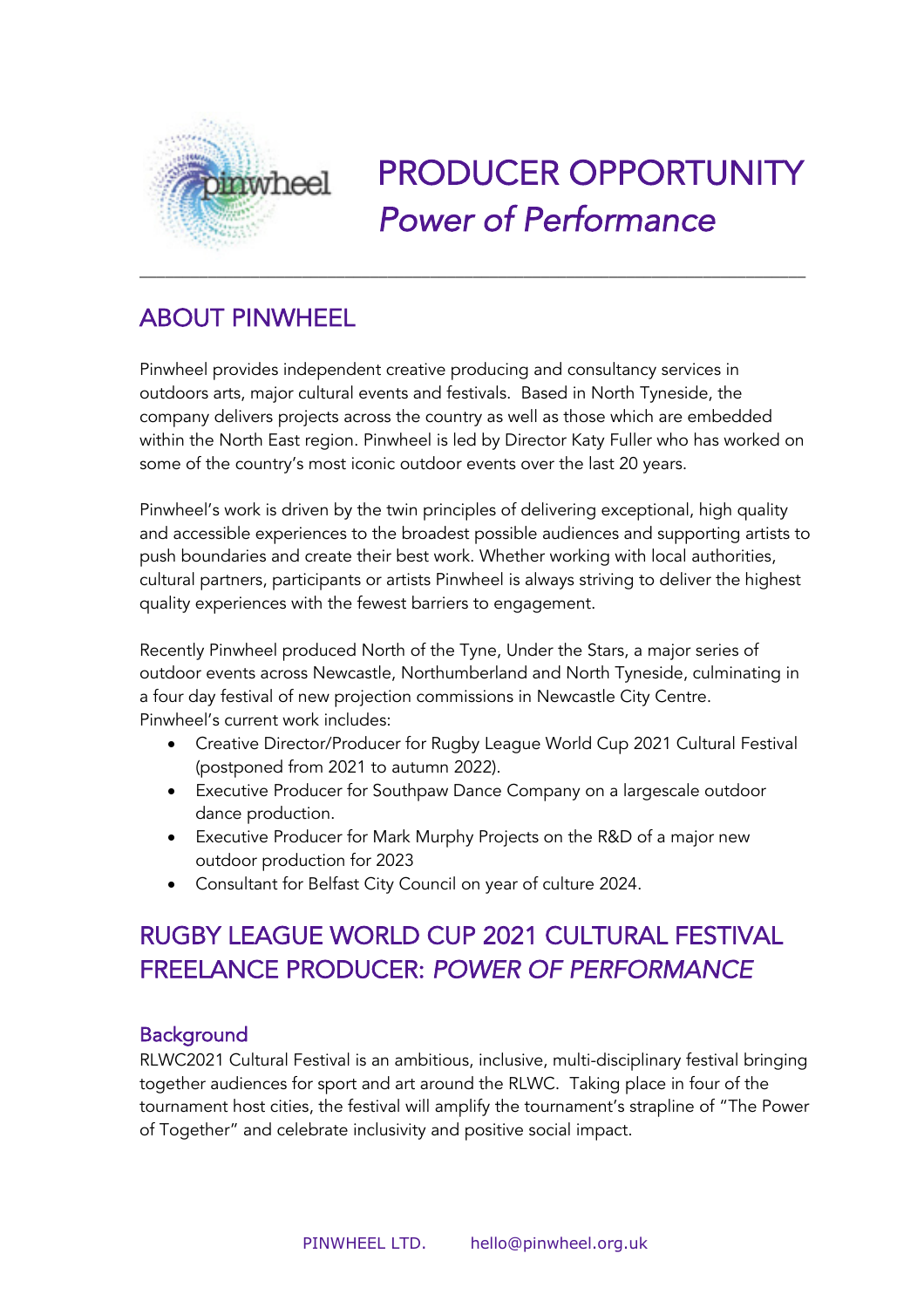The Rugby League World Cup was originally scheduled to take place in England in October and November 2021. However, in August of that year, the difficult decision was taken to postpone the tournament, primarily due to the restrictions around international travel caused by the global pandemic. The RLWC2021 will now take place in 2022 running from  $15<sup>th</sup>$  October to  $19<sup>th</sup>$  November. The event consists of three World Cups - Men's, Women's and Wheelchair - all taking place at the same time and features 32 teams from 21 unique nations.

The Cultural Festival has also been rescheduled for 2022 thanks to a significant investment from Arts Council England which has been rolled forward. The programme includes a major new outdoor performance delivered in the four cities, an epic touring public art and poetry commission and a programme of engagement projects rolled out across 40 Library Services.

Pinwheel is the Creative Director and Producer for the Cultural Festival and the partners are: RLWC2021; Leeds 2023, Newcastle City Council, Hull City Council, Greater Manchester Combined Authority and Libraries Connected.

# The Role

Pinwheel is currently seeking two freelance Producers:

- Producer: Power of Performance
- Producer: Power of Poetry

This brief relates to the Power of Performance Producer. Another brief is available for the other role.

## *Power of Performance*

*The Power of Performance* is the working title for a new outdoor production being created as part of the RLWC21 Cultural Festival. The piece will be performed in four cities across the North of England in October/November 2021.

The piece will involve a central cast of professional dancers as well as a cohort of local professional performers and a participant cast for each location. It will be designed to work for an audience of c. 10,000 in each city and will include flexible production design, rigging and special effects. This will not be a static show but rather a series of modular performances which work on a cycle with global moments which tie activity together across the site.

The Producer will form part of the show's core delivery team working closely with Pinwheel's Creative Director, Katy Fuller, the creative team for the project – including Robby Graham of Southpaw Dance and Simon Sharkey of The Necessary Space – the Production Manager and the Project Coordinator. The main purpose of the Producer role will be to act as the day-to-day lead on the overall project management and delivery of the piece, supporting the creative team to deliver their vision and working effectively to successfully present the piece in each location.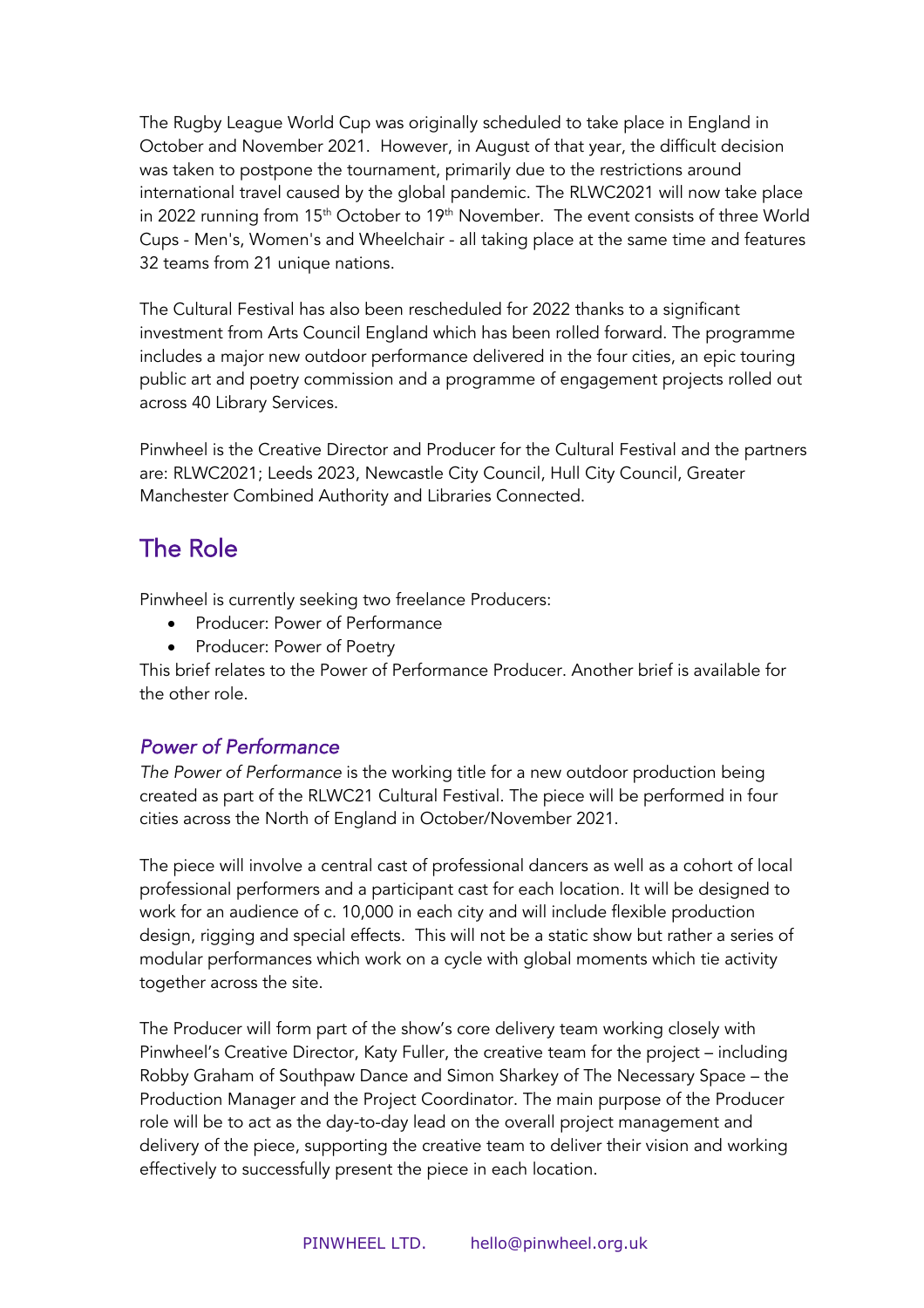## Key Responsibilities

- Day-to-day operational producing lead for the project
- Main point of contact for the creative team, nurturing these relationships and supporting the process.
- Responsibility for the overarching project plan including tracking key milestones
- Development of detailed schedules for discrete elements of the project
- Day-to-day budget management including detailed recording of expenditure and reforecasting the budget where necessary
- Develop and manage effective relationships with key stakeholders and delivery partners in each location
- Research and recruit appropriate local performers from each location
- Develop the strategy for participant recruitment and engagement, including working with local partners
- Managing complex rehearsal schedules
- Input into the marketing and communications plan where appropriate including gathering materials
- Draft contracts with artists and other key freelancers
- Manage the work of other team members and freelancers assigned to the project
- Alongside other core members of the delivery team, oversee the delivery of performances on-site to include and staying away from home for periods of time.
- Any other duties that are commensurate with the role

## Person specification

- Minimum 3 years producing experience including experience of working on outdoor events, festivals and/or projects in non-traditional arts settings
- Proven project management competency including complex multi stake-holder projects with tight timescales
- Experience of working with artists to nurture ideas and realise their practical delivery
- Experience of working on new commissions
- Experience of developing and managing participation and community engagement projects
- Experience of managing relationships with a range of stakeholders and partners, particularly local authorities.
- Experience of coordinating project teams
- Highly numerate with proven track record in effectively managing budgets at scale (six figures)
- Some experience of negotiating contract details
- Broad understanding of production processes for outdoor and site-specific events (e.g. Event Safety Plans, working with Safety Advisory Groups)
- High level of IT literacy
- Excellent communication skills
- Excellent organisational skills, attention to detail and a commitment to high standards of delivery